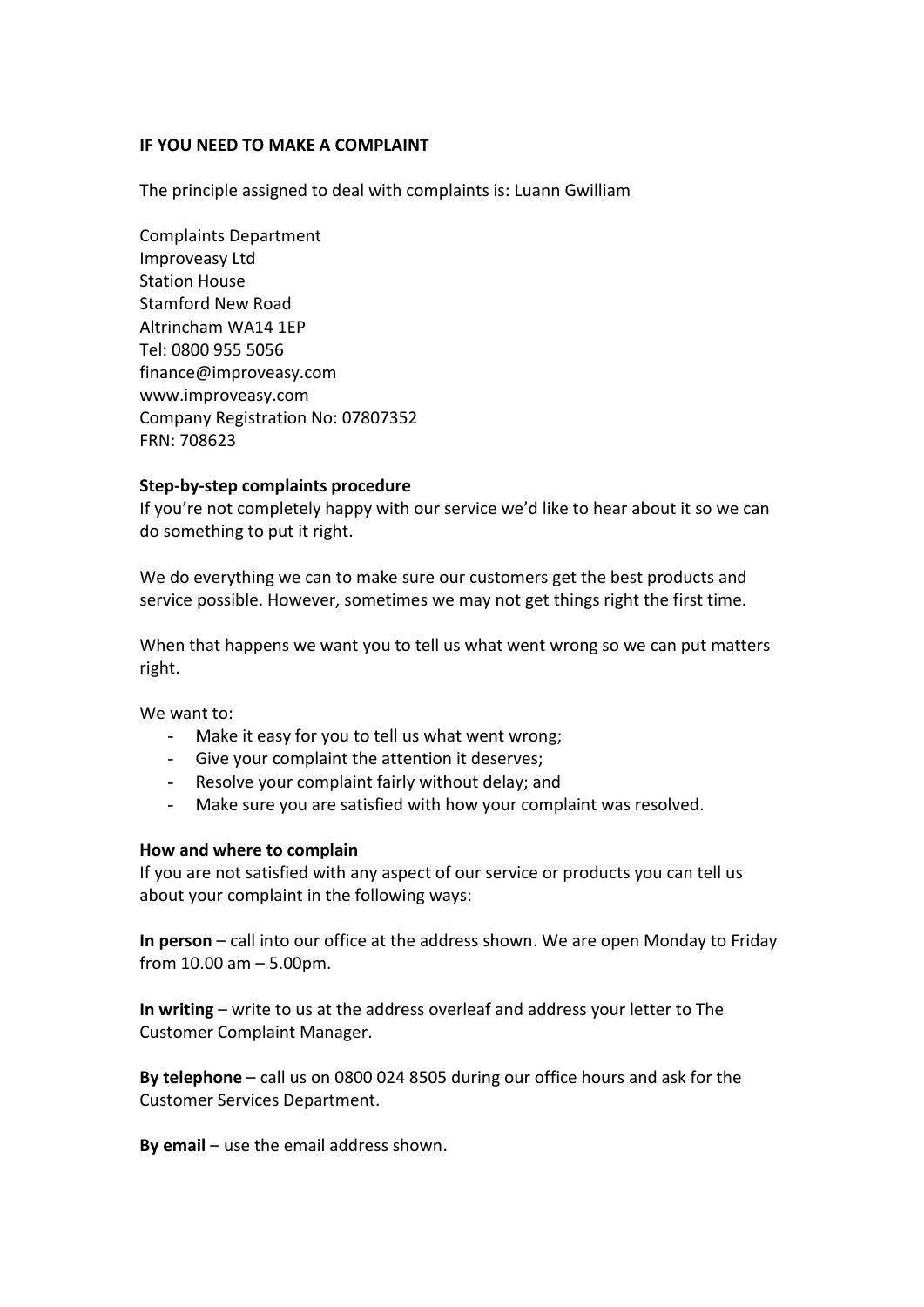# **How long will it take?**

We aim to resolve your complaint straightaway but if we can't, then we will write to you within three business days to tell you:

- Why we have not resolved your complaint;
- Who is dealing with your complaint; and
- When we will contact you again.

We will aim to resolve your complaint quickly but it may take longer if it is complex.

We will keep you informed on a regular basis but if you need an update please call us on 0800 024 8505 and ask to speak to the person handling your complaint.

### **If we cannot reach agreement with you?**

If we can't agree a solution with you within eight weeks, we will:

Send a letter giving our reasons for the delay and an indication of when we expect to provide a final decision.

OR

- Issue our final decision letter which will explain our final position.

## **The Financial Ombudsman Service**

Our aim is to resolve all complaints internally. However, if after receiving our final decision letter, or if eight weeks have passed (this is sometimes referred to as the "eight week rule"), you may have the right to refer your complaint to the Financial Ombudsman Service (FOS). The eight weeks start from the date a complaint is received anywhere in our business. Their contact details are shown below.

# **Please note: Only complaints relating to the sale of financial services should be referred to FOS.**

The maximum compensation limit that the Financial Ombudsman Service (FOS) can award has increased from £150,000 to £350,000.

### **Financial Ombudsman Service can be contacted in writing:**

Financial Ombudsman Service Exchange Tower London E14 9SR Tel: 0800 023 4567 (free for most people ringing from a fixed line) or 0300 123 9123 (cheaper for those calling using a mobile) or 44 20 7964 0500 (if calling from abroad) Email: [complaint.info@financial-ombudsman.org.uk](mailto:complaint.info@financial-ombudsman.org.uk)

Further information can be obtained from the Financial Ombudsman Service's website at [www.financial-ombudsman.org.uk](http://www.financial-ombudsman.org.uk/)